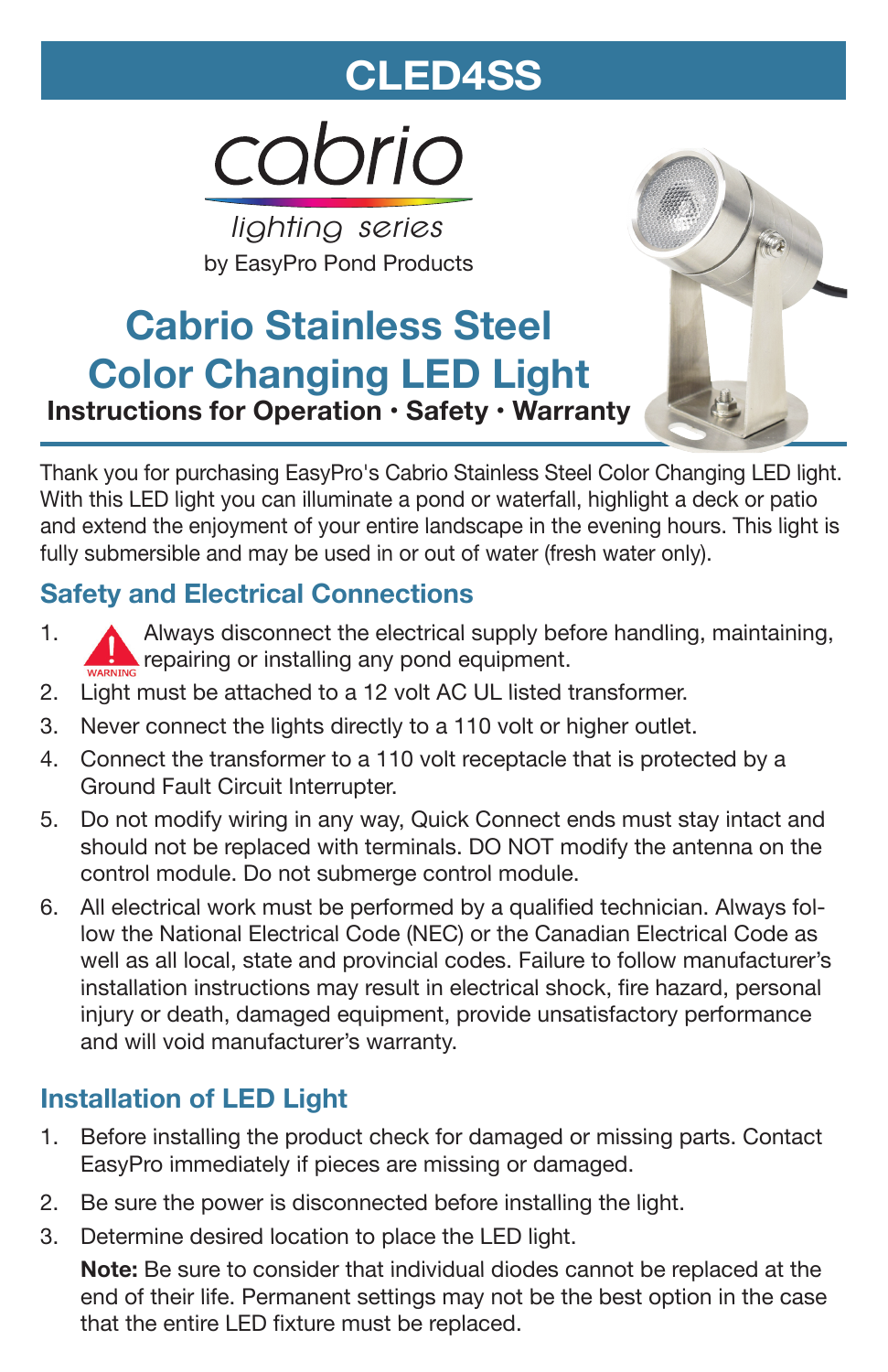## **Installation of LED Light (continued)**

- 4. Use with or without removable base to fit fixture into desired location. If base is used it may need to be ballasted to prevent fixture from shifting.
- 5. Run wire from LED fixture back towards control module and power source.
- 6. Join the light to the control module by connecting the 4-prong Quick Connect, tighten the retention ring to ensure a secure connection. (Figure 1) Do not submerge connection or control module.
- 7. Join the control module to the transformer by connecting the 2-prong Quick Connect and tighten the retention ring. (Figure 2)

**Note:** Power supply must be maintained to control module or light will default back to mode 1 on startup (transformers with automatic operation will reset the control module back to default on each start due to power interruption.)





Figure 2

- 8. Plug the transformer into a GFCI outlet.
- 9. The LED light will default to mode 1 on initial startup. Use CLEDRC remote to sync multiple Cabrio fixtures together, change modes, brightness and speed.

#### **Remote Control Operation** (remote control sold separately)

- • A single remote can operate multiple Cabrio fixtures in any combination within its range.
- • Depress mode, brightness and speed buttons **slowly and deliberately** to ensure all light fixtures remain in sync on the same cycle.
- • Desired setting must be achieved by clicking remote functions, holding a button down will not change settings.
- •CLEDRC remote requires an A23 battery (included).

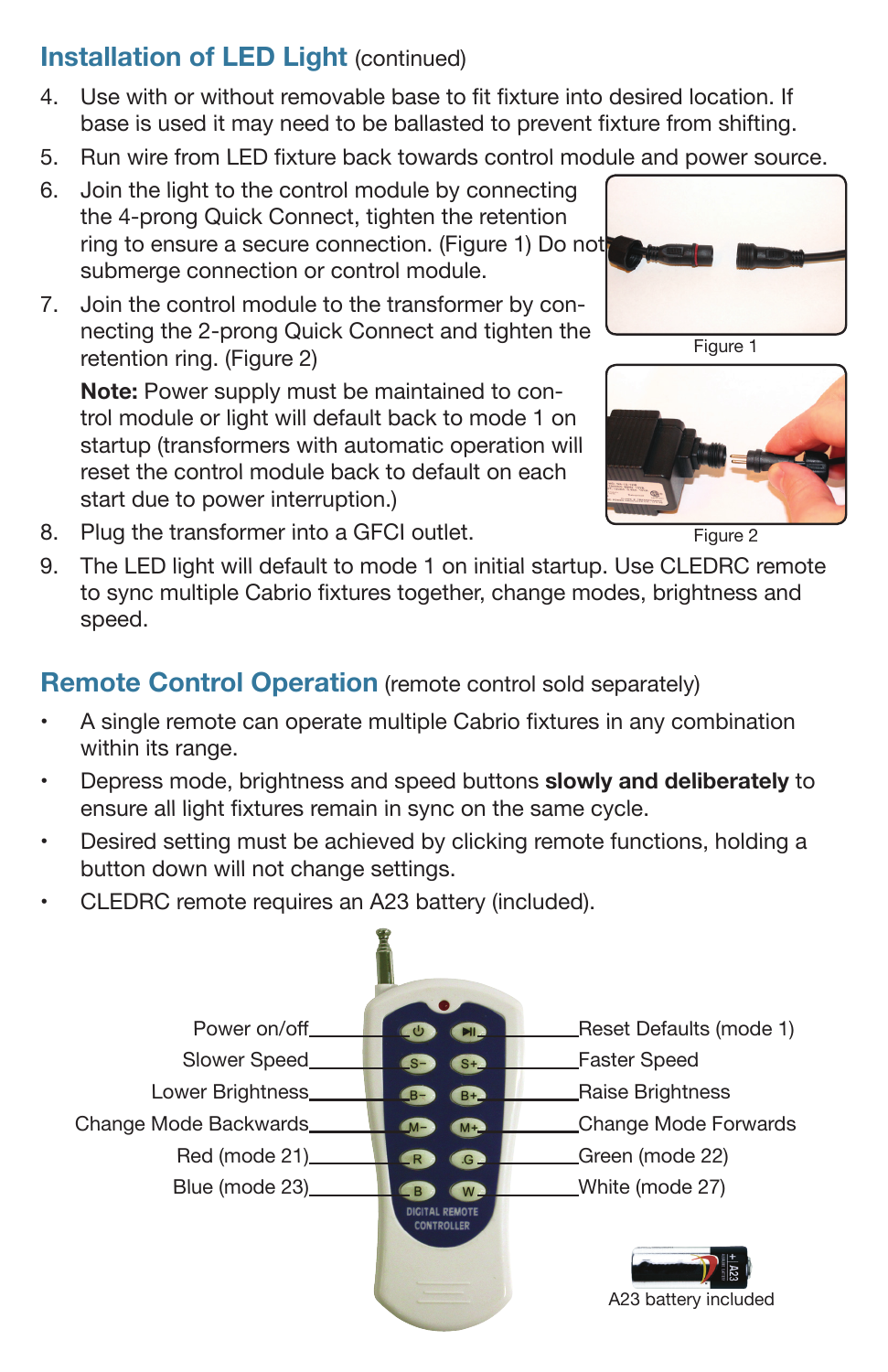#### **Color Modes**

- 1. (Default) Fade Red, Green, Blue, Yellow, Purple, Lt. Blue, White (fades into listed colors)
- 2. Change Red, Green, Blue, Green
- 3. Change Red, Green, Blue
- 4. Change Blue, Green, Red
- 5. Change Red, Green, Blue, Green (four color cycle accelerates to strobe)
- 6. Change Red, off, Green, off, Blue, off, Yellow, off, Purple, off, Light Blue, off, White, off
- 7. Change Yellow, Pink/Purple, Light Blue
- 8. Change Red, Yellow, White, off
- 9. Change White, Yellow, Red, off
- 10. Change Red, Green, Blue, Yellow, Purple, Light Blue, White
- 11. Solid Pink
- 12. Solid Yellow
- 13. Solid Green/Yellow
- 14. Solid Aqua
- 15. Solid Sky Blue
- 16. Solid Electric Blue
- 17. Solid Blue/Purple
- 18. Solid Purple
- 19. Solid Hot Pink
- 20. Demo Mode (Scrolls through modes 1-10, beginning with mode 10, 1, 2, 3...)
- 21. Solid Red
- 22. Solid Green
- 23. Solid Blue
- 24. Solid Yellow/Green
- 25. Solid Purple/Pink
- 26. Solid Light Blue
- 27. Solid White

#### **Brightness Settings** (works on solid color modes only)

| Dimmest |  |  |  |  |  |  |  | <b>Brightest</b> |
|---------|--|--|--|--|--|--|--|------------------|
| off     |  |  |  |  |  |  |  | default          |
|         |  |  |  |  |  |  |  |                  |

#### **Speed Settings**

| Slowest                               |  |  |  |  |  |  |         |  |  |  |  |  | Fastest |
|---------------------------------------|--|--|--|--|--|--|---------|--|--|--|--|--|---------|
| 1 1 1 1 1 1 1 1 1 1 1 1 1 1 1 1 1 1 1 |  |  |  |  |  |  |         |  |  |  |  |  |         |
|                                       |  |  |  |  |  |  | default |  |  |  |  |  |         |

#### **Notes**

- • Changing the brightness or speed of a light cycle will reset the mode to the beginning of its cycle.
- • To operate multiple Cabrio fixtures use an EasyPro 12 volt AC transformer. Be sure not to exceed the total transformer wattage with any combination.
	- CLED4SS 3 Watts